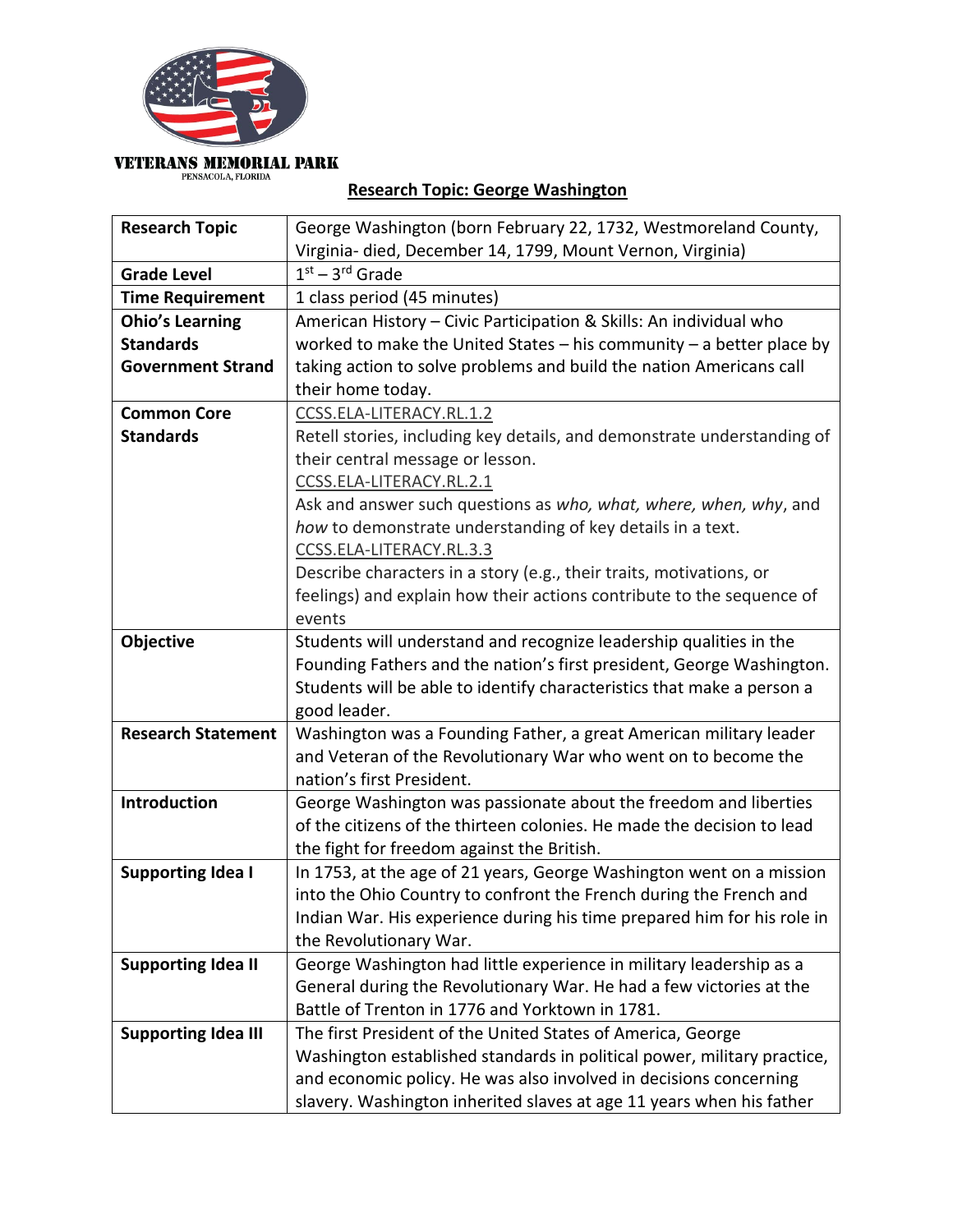|                        | died. Ultimately, Washington's views on slavery changed. He wanted       |
|------------------------|--------------------------------------------------------------------------|
|                        | slavery to end eventually; however, never took up the issue of           |
|                        | abolition publicly, believing such bitter debates could destroy the      |
|                        | fragile unity of the new nation. In his will, Washington ordered that    |
|                        | his slaves be freed.                                                     |
| Conclusion             | Washington demonstrated outstanding leadership as a military             |
|                        | general during the Revolutionary War and was the unanimous choice        |
|                        | as the first President of the United States of America.                  |
| <b>Resources</b>       | I am George Washington (Ordinary People Change the World)                |
|                        | <b>Author: Brad Meltzer</b><br>$\bullet$                                 |
|                        | Illustrator: Christopher Eliopoulos                                      |
|                        | <b>Publisher: Dial Books</b><br>$\bullet$                                |
|                        | Copyright: September 6, 2016                                             |
|                        | Page length: 40<br>$\bullet$                                             |
|                        | ISBN: 978-0525428480<br>$\bullet$                                        |
|                        | • Grade level: Kindergarten - $3^{rd}$                                   |
|                        |                                                                          |
|                        | Biography of George Washington for Kids: Meet the American               |
|                        | President - FreeSchool                                                   |
|                        | Author: Free School                                                      |
|                        | Published: Feb 12, 2015<br>٠                                             |
|                        | Link: https://www.youtube.com/watch?v=3lXnfitSoYw&t=53s<br>٠             |
|                        | Time: 4:54<br>$\bullet$                                                  |
|                        |                                                                          |
|                        | George Washington Timeline                                               |
|                        | Author: The Washington Papers<br>٠                                       |
|                        | Date: 2018<br>$\bullet$                                                  |
|                        | Link: http://gwpapers.virginia.edu/resources/biography-of-               |
|                        | george-washington/                                                       |
| <b>Visual Thinking</b> | Visual Thinking Strategies transform the way students think and learn    |
| <b>Strategies</b>      | by providing training and curriculum for people to facilitate            |
|                        | discussions of visual art that significantly increase student            |
|                        | engagement, performance, and enjoyment of learning.                      |
|                        | https://vtshome.org/about/                                               |
| <b>Assignment</b>      | Have students take 3-5 minutes to look at the images.                    |
|                        | 1. Ask students to describe what they see in the images.                 |
|                        | 2. Ask students what more they can tell you about the images.            |
|                        | 3. Ask why?                                                              |
| <b>Assessment</b>      | Using visual cues, students should observe and discuss people, the       |
|                        | way individuals are dressed, the activity of individuals, if individuals |
|                        | look familiar, landscapes, backgrounds, etc. Students should be able     |
|                        | to articulate what they see in each image using visual thinking          |
|                        | strategies.                                                              |